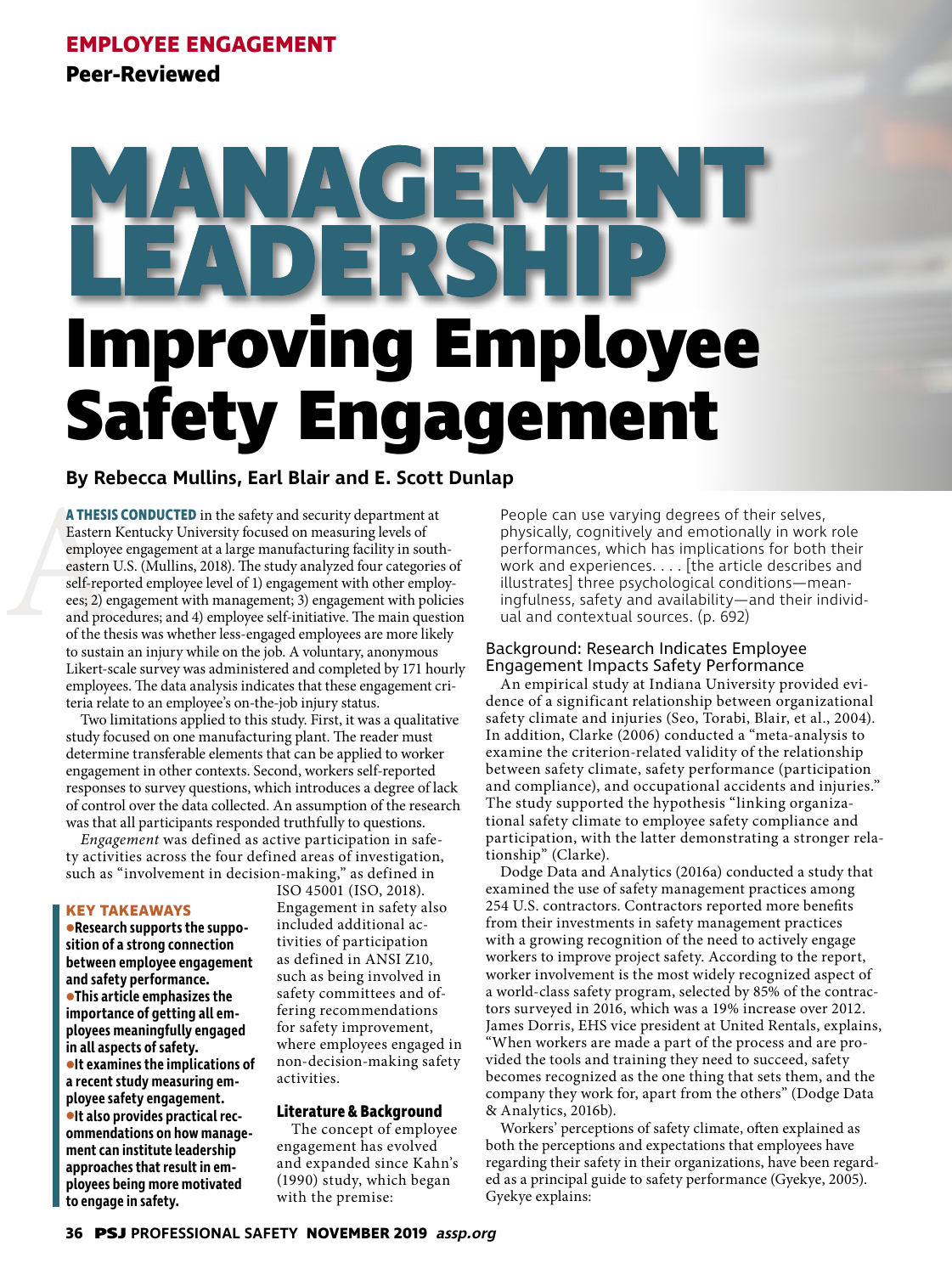

Researchers have noted that workers with a negative perception of safety climate tend to engage in unsafe acts, which increase their susceptibility to accidents, and workers who perceive job insecurity, anxiety and stress have exhibited a drop in safety motivation and compliance whereas workers with a positive perception of their workplace safety have registered fewer accidents. (p. 292)

The extent to which workers view their organizations as being supportive, concerned and caring about their general well-being and satisfaction likely affects workers' perception of the organizational safety climate and influence safe work behaviors and the frequency of incidents (Gyekye, 2005).

# Government-Related

SKYNESHER/E+/GETTY IMAGES

**JESHER/E** 

#### Recommendations for Employee Participation

Government agencies, standards-setting organizations and numerous consultants presume that employee engagement is a positive force for safety. These entities and individuals have given practical advice about employee engagement.

An example of a government administration that promulgates employee participation is illustrated in OSHA's (2016) safety and health program guidelines. A core element of the seven recommended practices is worker participation. This section identifies action items and describes how to accomplish each:

•Action item 1: Encourage workers to participate in the program.

•Action item 2: Encourage workers to report safety and health concerns.

•Action item 3: Give workers access to safety and health information.

•Action item 4: Involve workers in all aspects of the program. •Action item 5: Remove barriers to participation (OSHA, 2016).

 $\frac{3}{2}$  Safety Standards Mandating Employee Participation Safety management standards that mandate employee engagement include ANSI/ASSP Z10 and ISO 45001, each titled "Occupational Health and Safety Management Systems" (OHSMS). ANSI Z10 Section 3.0 is titled "Management Lead- $\frac{2}{3}$  ership and Employee Participation." Manuele (2014) considers

this the most important section of the Z10 standard. Section 3.2, "Employee Participation," states, "The organization shall establish a process to ensure effective participation in the OHSMS by its employees at all levels of the organization, including those working closest to the hazards" (ANSI/ASSP, 2017). ANSI/ASSP Z10 includes informative appendixes. Appendix C provides additional information to support Section 3.2. Appendix C, "Encouraging Employee Participation," provides five pages of detailed information regarding how organizations can effectively encourage employee participation for continuous improvement.

ISO 45001 defines participation as "involvement in decision-making" (ISO, 2018). Section 5 of ISO 45001 is titled "Leadership and Worker Participation." Section 5.4, "Consultation and Participation of Workers," states:

The organization shall establish, implement and maintain a process for consultation and participation of workers at all applicable levels and functions, and, where they exist, workers' representatives, in the development, planning, implementation, performance evaluation and actions for improvement of the OHSMS. (ISO, 2018, p. 10)

ISO 45001 includes a number of points for guidance on how to accomplish this goal.

## **Methodology**

Building on existing literature that addresses the issue of worker engagement in workplace safety, Mullins (2018) sought to determine whether the level of engagement in workplace safety has a potential influence on injuries sustained, such as whether workers who were more engaged experienced a lower rate of injury. A survey was issued that included 20 questions that solicited Likert scale responses to explore the four areas of employee engagement:

•employee engagement with other employees;

- •employee engagement with management;
- •employee engagement with policies and procedures; •employee self-initiative.

Those surveyed included the complete population of a manufacturing facility. During one of the weekly "Take a Minute" meetings within each department, supervisors distributed and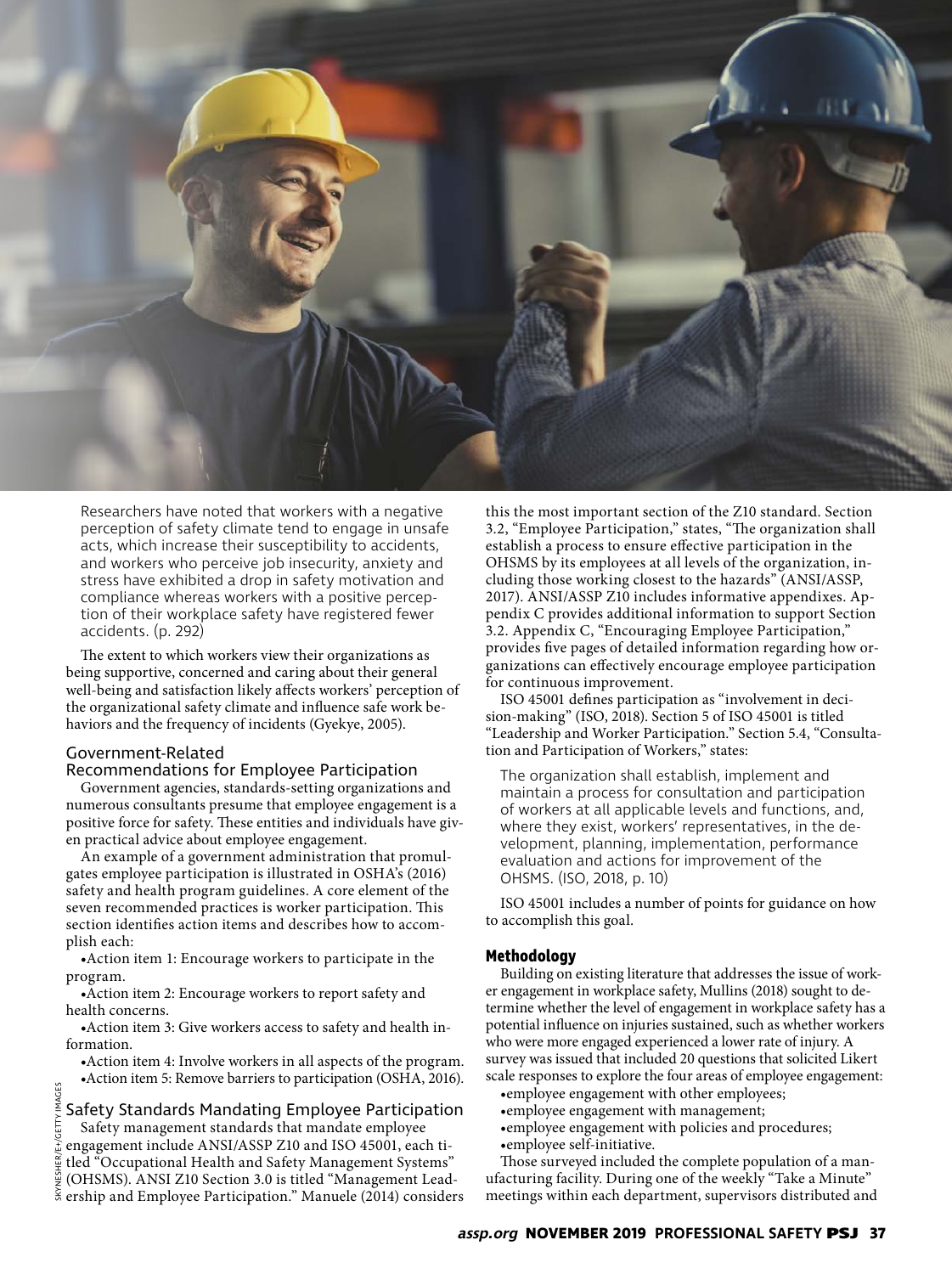# **FIGURE 1 EMPLOYEE INJURY EXPERIENCE**



collected the surveys. Participants voluntarily and anonymously completed the survey. Salaried employees were not included in the survey. Employees on both first and second shifts were surveyed. The survey collected demographic data that included age, gender, level of education, length of employment, pay grade and injury status. The manufacturing facility employed 220 hourly workers, 171 of whom completed the survey (78% response rate).

Data were analyzed solely through the use of descriptive statistics. Percentages were calculated and used to identify findings based on participant responses to questions that addressed the four areas of employee engagement and injury experience.

## **Study Results**

The study identified strong relationships between an employee's injury status and the four areas of employee engagement. Following are the findings and analyses of the data.

**1) Employees who experienced work-related injuries reported low levels of engagement.** Nearly 60% of respondents reported that they had been injured at some point during their employment at the facility (Figure 1). More than 45% of these respondents reported working at the facility for more than 5 years (Figure 2).

Nearly 70% of injured workers reported that they sometimes, seldom or never reviewed their job risk analysis (JRA).

More than one-third (34.3%) of employees who reported sustaining an injury during their employment at the facility reported that they do not always fully complete lockout/tagout procedures (Figure 3). Failure to review JRAs and failure to conduct a full completion of lockout/tagout procedures identifies a weakness in an employee's engagement with policies and procedures, as well as a low level self-initiative for safety.

 Only 39% of respondents reported that they would mostly or always like to meet with management to solve safety concerns. Of the 102 respondents who had reported an injury during their employment at the facility, 82 (80.4%) reported that they are not always in full support of new policies and procedures.

Nearly three-quarters of respondents (73.5%) who reported that they had been injured at some point during their employment at the facility felt that safety policies and procedures sometimes got in the way of doing their job.



These findings indicate a need for management to involve employees in the development and implementation of safety policies and procedures. Currently, employees are not engaged in these activities to a great degree. Employee engagement could influence safety performance improvement through buy-in and an understanding of why safety policies and procedures are important. Additionally, management can establish a welcoming and nonpunitive environment for employees to feel comfortable coming to management to address and help solve their safety concerns.

**2) Employees who reported no job-related injuries reported a higher level of engagement** (Figure 4). More than one-third of respondents (35.6%) reported that they had not been injured during their employment at the facility. Of these respondents, 54% reported that they worked at this facility for more than 5 years. The following responses indicate a vast difference between engaged and nonengaged employees:

•95% of these employees reported that they mostly or always follow safety procedures.

•88.5% reported that they would sometimes, mostly or always confront another employee about an unsafe act or behavior.

•91.8% reported that they mostly or always wear PPE in good condition.

•78.6% reported their likelihood to report an unsafe act or behavior to management as sometimes, mostly or always.

•91.8% reported that they sometimes, mostly or always support new policies and procedures.

## **Categories of Employee Safety Engagement**

The study included four categories of employee safety engagement.

#### Category 1: Employee Safety

Engagement With Other Employees

Only 6.4% of respondents reported "mostly" or "always" to all the questions measuring employee engagement with other employees. These questions identified 1) whether an employee would confront another employee about an unsafe act; 2) the likelihood of the employee to participate in discussion during safety meetings or training; 3) whether the employee participated in group preshift stretching; and 4) whether the employee communicates with other employees outside of work.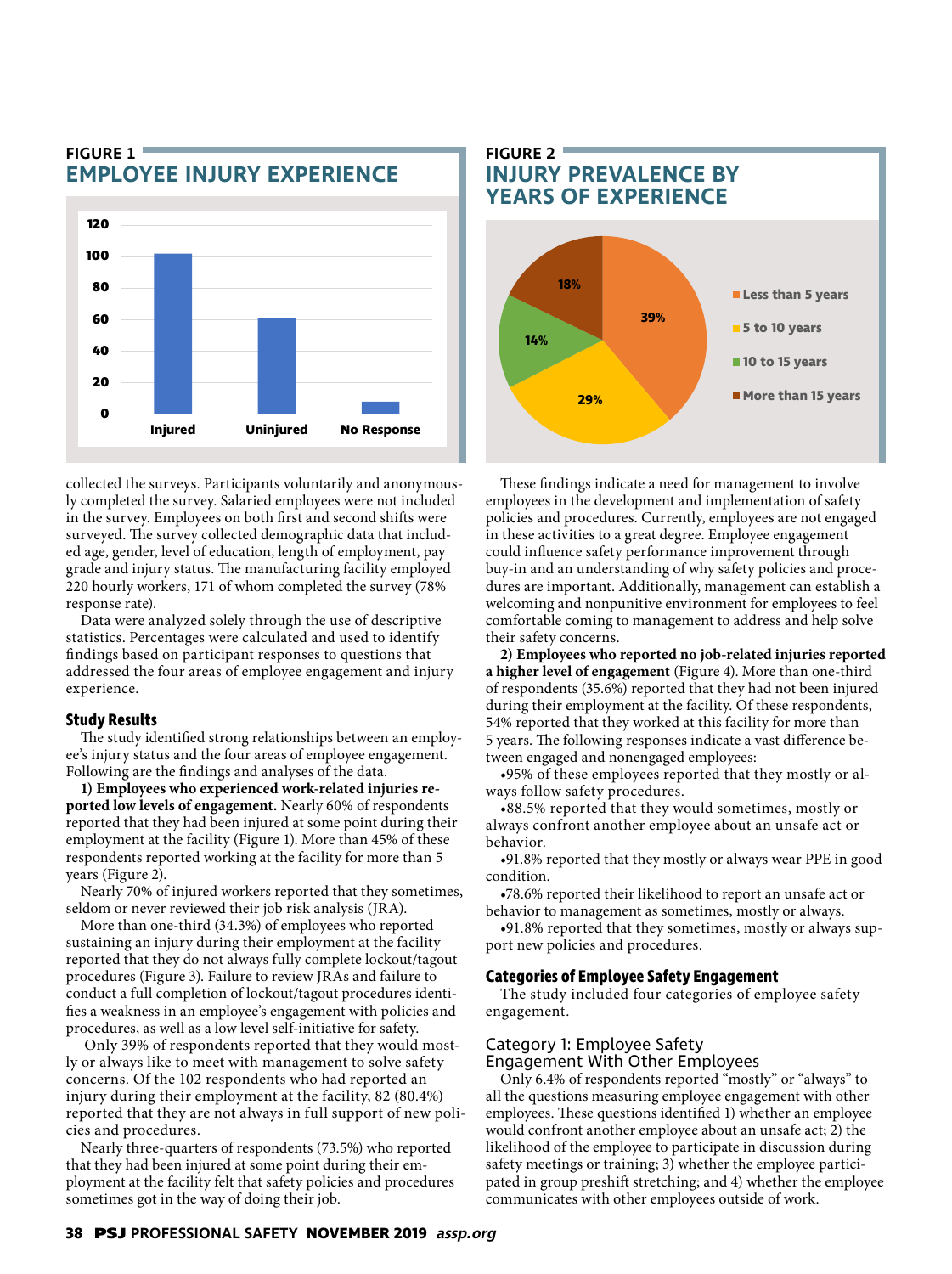A majority of respondents (57.9%) reported that they sometimes, seldom or never participate in discussion during safety meetings and training. The consequences of this low level of engagement with other employees meant that potential ideas to improve safety efforts may go unheard, or that management may be less likely to be aware of hazards that must be identified and corrected.

One-third of respondents (33.3%) reported that they would always confront an employee about an unsafe act or behavior. More than one-quarter of respondents (27.4%) said that they would always report an unsafe act or behavior. These data suggest that many unsafe acts and near-hit situations go unnoticed and unreported by colleagues or supervisors. This is important because a reporting culture is a prerequisite for an effective safety culture (Reason, 1997).

The data indicate that employees communicate with each other outside of work. A majority of these employees (64%) indicated that they would confront another employee about unsafe behavior. Confronting a colleague can be a daunting task, but when employees form bonds and relationships with

colleagues, they become emotionally invested in their well-being, both at and away from work.

Category 3: Employee Engagement With Safety Policies & Procedures

The data collected indicate a high degree of noncompliance with safety policies and procedures at the facility. The data suggest a connection between noncompliance and employee injury status.

Questions in this category identified whether an employee 1) follows safety policies; 2) gets frustrated when employees do not follow safety policies; 3) identifies that employees never take shortcuts; 4) supports new safety policies and procedures; 5) fully completes lockout/tagout, and feels that safety policies and procedures do not get in the way of completing their job. Less than 20% of respondents (16.3%) reported "mostly" or "always" to all of the questions measuring employee engagement with policies and procedures.

# Category 4: Employee Self-Initiative Related to Safety Solutions

Less than 10% of respondents (7.60%) reported "mostly" or "always" to questions measuring employee self-initiative. These questions addressed whether the employee 1) is likely to be in-

# Category 2: Employee Safety Engagement With Management

The data indicate less than 20% of respondents (19.8%) reported "mostly" or "always" to all of the questions measuring employee engagement with management. Questions in this area addressed whether an employee would 1) want to meet with management to solve safety issues; 2) suggest new ideas to improve safety; and 3) whether they would report an unsafe act or behavior to management that they personally observed. More than 80% of respondents reported "sometimes," "seldom" or "never" to these questions, indicating an opportunity to more fully explore why employees are not engaged in these activities, as reasons could range from employees simply not caring to management creating a culture in which such activity is not encouraged.

Data indicate that more than 85% of employees who had been at the company for 5 years or less would like to be involved with management to solve safety issues. This was in contrast to less than 40% of employees overall who reported wanting to meet with management to solve safety issues. These data indicate a potential shift in the safety culture where more than half of the employees hired in the past 5 years have experienced an injury but, given the opportunity, they would like to work with management to solve safety issues and prevent these injuries from happening again.

# **FIGURE 3 REACTION TO SAFETY AMONG INJURED EMPLOYEES**



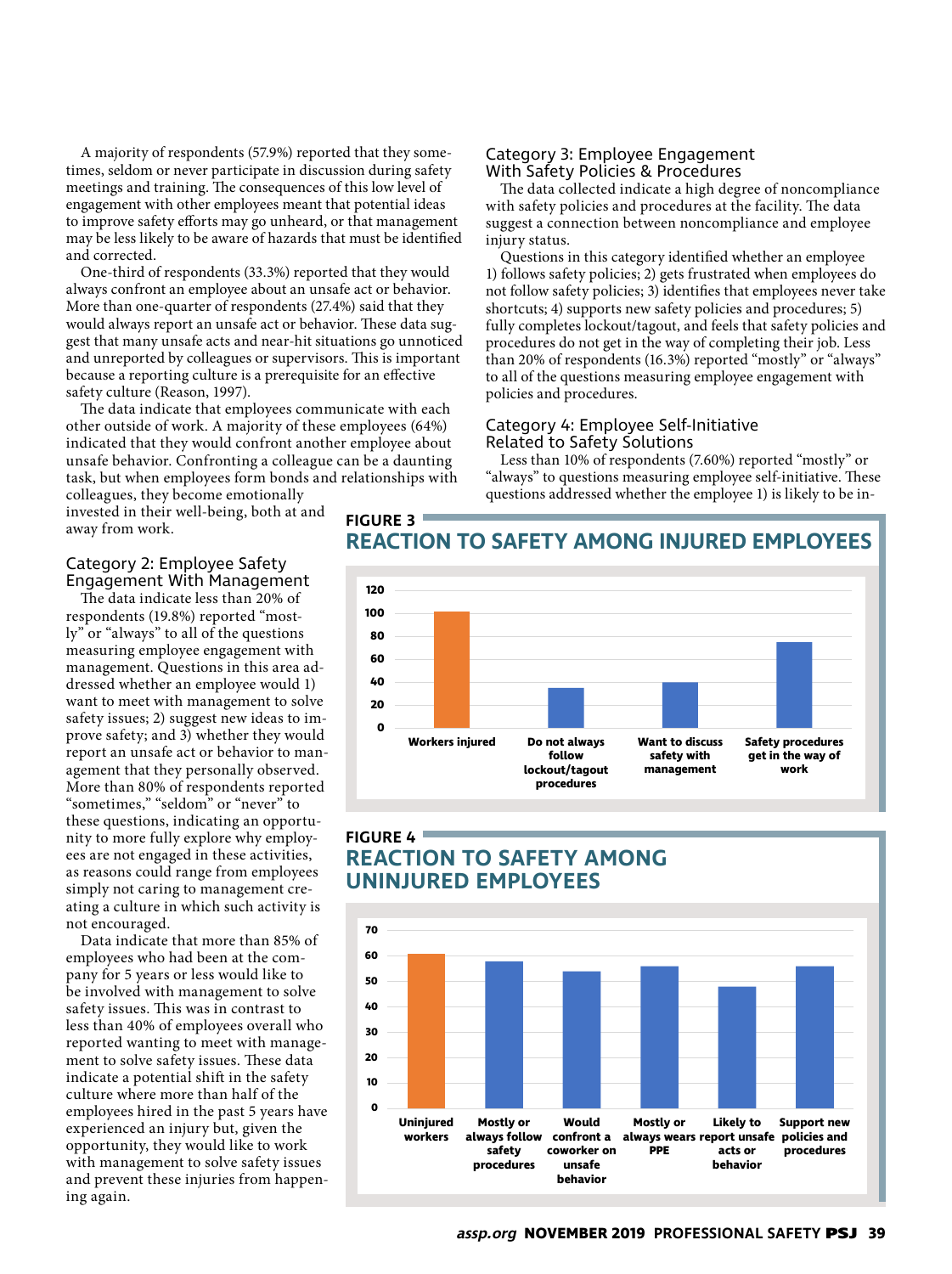volved in a solution to a safety concern; 2) would fix an unsafe situation if s/he could; and 3) reviews the JRA prior to a shift.

Conversely, nearly 80% of employees reported that they think about safety while at home with their families, and more than 87% admit that they would like to be rewarded for their safety efforts.

An association existed between gender and whether an employee thinks of safety while at home. Of respondents who identified as female, 87.5% reported that they "mostly" or "always" think of safety while at home with family. In contrast, 65.4% of respondents who identified as male reported that they "mostly" or "always" think of safety while at home with family.

#### **Study Conclusions**

The data collected identifies strong relationships between employee engagement and workplace injuries. This study concluded that at the facility surveyed, unengaged employees are in fact much more likely to sustain a workplace injury as compared to their well-engaged colleagues. Disengaging with policies and procedures introduces an opportunity for error, increasing an employee's risk of injury. For example, bypassing any part of lockout/tagout procedures can increase the risk associated with the unintentional start-up of a machine during maintenance. More than 60% of employees who reported that they do not always fully complete lockout/tagout also reported sustaining a workplace injury, identifying a distinct relationship between employee engagement with policies and procedures and workplace injuries sustained. Among injured employees, 73.5% also reported that safety policies and procedures at some point got in the way of doing their job. If these employees chose to bypass safety procedures, they may have put themselves at risk of injury.

# **FIGURE 5**



**Performance," by S. Markos and M.S. Sridevi, 2010, International Journal of Business and Management, 5(12) 89-96.**

This study, although limited to one manufacturing plant, supports previous literature of the need to engage employees in occupational safety. Such engagement can result in a reduction in injury occurrence. The study also supports the inclusion of employee engagement in ANSI Z10 and ISO 45001 as a core component of an effective OSH management system.

# **Recommendations for Increasing Meaningful Employee Engagement**

As noted, in ISO 45001 management leadership and employee participation are fundamentally connected activities. More than 80% of respondents in this study indicated negative perceptions of management and management involvement. Organizational leaders can address these perceptions by creating a culture in which management engagement in safety is encouraged and included as a requirement in management annual performance evaluations. Accomplishing this objective could include identifying structured avenues through which operations management can obtain continuing education in the value and need of including safety in daily operational activity and how efforts in safety help achieve the organization's operational goals.

The following roles are recommended for effective safety engagement of employees, both hourly and management.

# 1) Employees' Role as Safety Advocates

Encourage employees to become safety advocates.

**•Give employees a voice.** Cooper (2015) notes, "Safety is a social activity." Leaders should institute a system that encourages employees to be engaged and gives them a voice.

The conclusion of a recent study on compliance from an employee engagement perspective supports the notion of the importance of employee voice and participation:

Drawing on Kahn's engagement theory, we identified two behaviors through which employees might contribute to an effective procedure management system: allocation of effort in complying with the procedures, and voicing their thoughts and opinions about the procedures they use. Our results indicated that when employees perceive the procedures are useful for their jobs, they are more likely to invest in their effort when complying with procedures. When they are more confident with their job, they are more likely to speak up about their opinions about the procedures. Furthermore, we also found that supervisor could facilitate the perceived usefulness of procedures and employees' job self-efficacy by helping employees to achieve their job goals. (Xiaowen, Griffin, Yeo, et al., 2018)

**•Provide opportunities for employee development.** One of Deming's (2000) 14 points for management is, "Institute a vigorous program of education and self-improvement." He encourages education and self-improvement for everyone. A genuinely vigorous program of education and training will help employees become deeply engaged, better appreciate the organization they work for, and enable them to be more knowledgeable and safer workers. Figure 5 shows hierarchy of engagement (compared to Maslow's hierarchy of needs) where all employees are consistently treated with respect and corrective actions are taken promptly for safety deficiencies.

**•Establish and implement strategic safety measures.** Well-designed safety metrics that focus on leading indicators and measures of success versus measures of failure release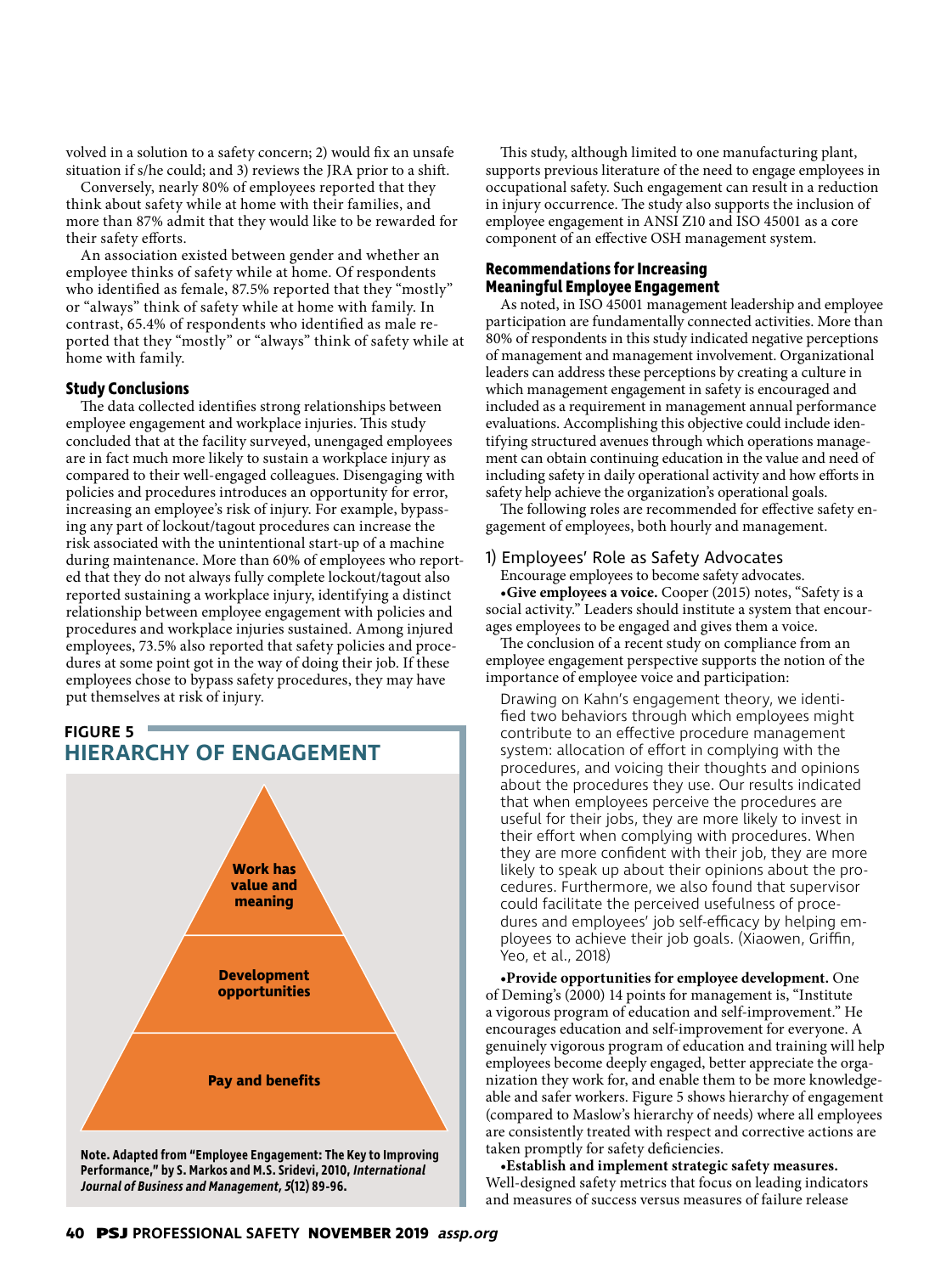motivation of the workforce to be engaged. Employees are more likely to buy in to safety when they are involved in the development of safety metrics. Three specific benefits of these strategic safety measures that are process-based (rather than outcome-based) include:

•illuminate (or clarify) safety expectations;

•increase safety awareness;

•influence supportive and safe behaviors (Blair, 2017).

Blair (2017) also describes practical applications of strategic safety measures and additional benefits.

#### 2) Management's Role as Servant Leaders for Safety Institute management's role as servant leaders for safety.

**•Management engagement with employee safety is key.** Management engagement is a primary safety responsibility. Geller (2008) suggests leaders must be held accountable and take responsibility for failure in workplace safety. In a case study involving the impressive turnabout in safety at General Motors (GM), Simon and Frazee (2005) repeat a quote from GM's president's council: "Continuous leadership involvement is the single most important factor for success."

If management sets an example by engaging with employees, especially as it relates to safety, it seems logical that employees will be more engaged in safety themselves.

Dunlap (2011) identifies a key to encouraging employee engagement: management engagement. Managers commonly engage in safety when reacting to an incident. In some cases, this may be the only time that management gets involved. Dunlap states, "Rather than becoming involved only when an incident occurs, ongoing engagement in the safety program allows managers to understand an incident within the context of the comprehensive safety management system" (p. 45).

**•Consistently treat all employees with respect.** Treating all employees with respect cannot be overemphasized. Research indicates that the strongest indicator of positive safety performance is when employees perceive they are respected by the management of their organizations. "The pivotal finding from Erickson's research (1994) is the way in which employees are treated is the factor most significantly related to the level of safety performance" (Erickson, 2008). This finding might be somewhat surprising to many in the safety profession who may assume the factor most related to the level of performance is the professional's level of expertise or some other factor, such as an employee's level of safety awareness or understanding of safety regulations.

Paul O'Neill (2014) emphasizes that in organizations with the potential to be great, all employees are treated with respect at all times. As CEO of Alcoa, O'Neill focused on safety to an extreme level; he started with safety because it cuts across all units and aspects of the organization, and he believed that action in safety is part of the bigger picture in life. O'Neill believed that organizations should establish environments resulting in employees experiencing purpose and meaning in their work.

Treating people with respect is a universal and enduring principle. It is not a technique or program of the month. Treating employees with respect is an overarching principle and a prerequisite to meaningful employee engagement and motivation for safety.

**•Engage by listening to employee concerns and taking corrective actions.** Judith Komaki developed a leadership model, the operant model of effective supervision. Komaki (1998)

says, "If we had to sum up all that we have learned in the past decade, we would encourage those who aspire to heighten their leadership talent to lead by listening."

A specific element of respect involves listening intently and listening for opportunities when others speak. The best leaders are great listeners. Listening with the intent to respond and solve safety issues is just as important as talking or coaching about safety.

**•Servant leadership is a superior approach.** Cooper (2015) found strong support in the literature for servant leadership as a superior approach to safety performance. Cooper's research revealed that servant leadership has a greater influence on employee engagement than other styles of leadership and "creates a supportive environment that exerts a much stronger influence on employee engagement, safety behavior and incident reduction" (Cooper, 2015).

Sarkus's (1996) article on servant leadership in safety describes traits of the servant leadership model, which include believing that problems and solutions are found within, emphasizing the growth and needs of others, and providing a participatory model of leadership. Servant leadership develops a foundation of trust, and gives employees a voice so they can advocate for safety.

A strong safety culture requires visible, ongoing leadership support. From a practical standpoint, leaders can practice servant leadership as it relates to safety. Two basic and important activities that fall under the umbrella of servant leadership include (Blair, 2018):

1) Practicing safety leadership by walking around and focusing on people, their needs and safety. These walks should not be confused with inspections or audits.

2) Following up on necessary safety corrective actions.

Some of the benefits of walking around while focusing on caring, listening and safety include:

•helping employees find their voice;

- •building trust levels;
- •increasing management knowledge;
- •demonstrating a visible commitment to safety;
- •reinforcing the safety process;

•demonstrating that leaders care through safety walks (Blair, 2018).

**•Servant leadership is primarily about character, not technique.** Leadership is more than a technique. There are individuals whose titles infer leadership, but who exhibit very little leadership, and there are many employees without such titles who demonstrate great influence and character. Greenleaf (1991) defines *servant leadership* as:

The servant leader is servant first . . . it begins with the natural feeling that one wants to serve, to serve first. Then, conscious choice brings one to aspire to lead . . . to make sure other people's highest priority needs are being met. The ultimate test of servant leadership is: Do those served grow as persons? Do they, while being served, become healthier, wiser, freer, more autonomous, more likely themselves to become leaders?

A distinction Hunter (2004) makes is that leadership is about character. Hunter said character is about doing the right thing, and leadership is also about doing the right thing. Hunter's distinction between management and leadership is "Management is what we do. Leadership is who we are."